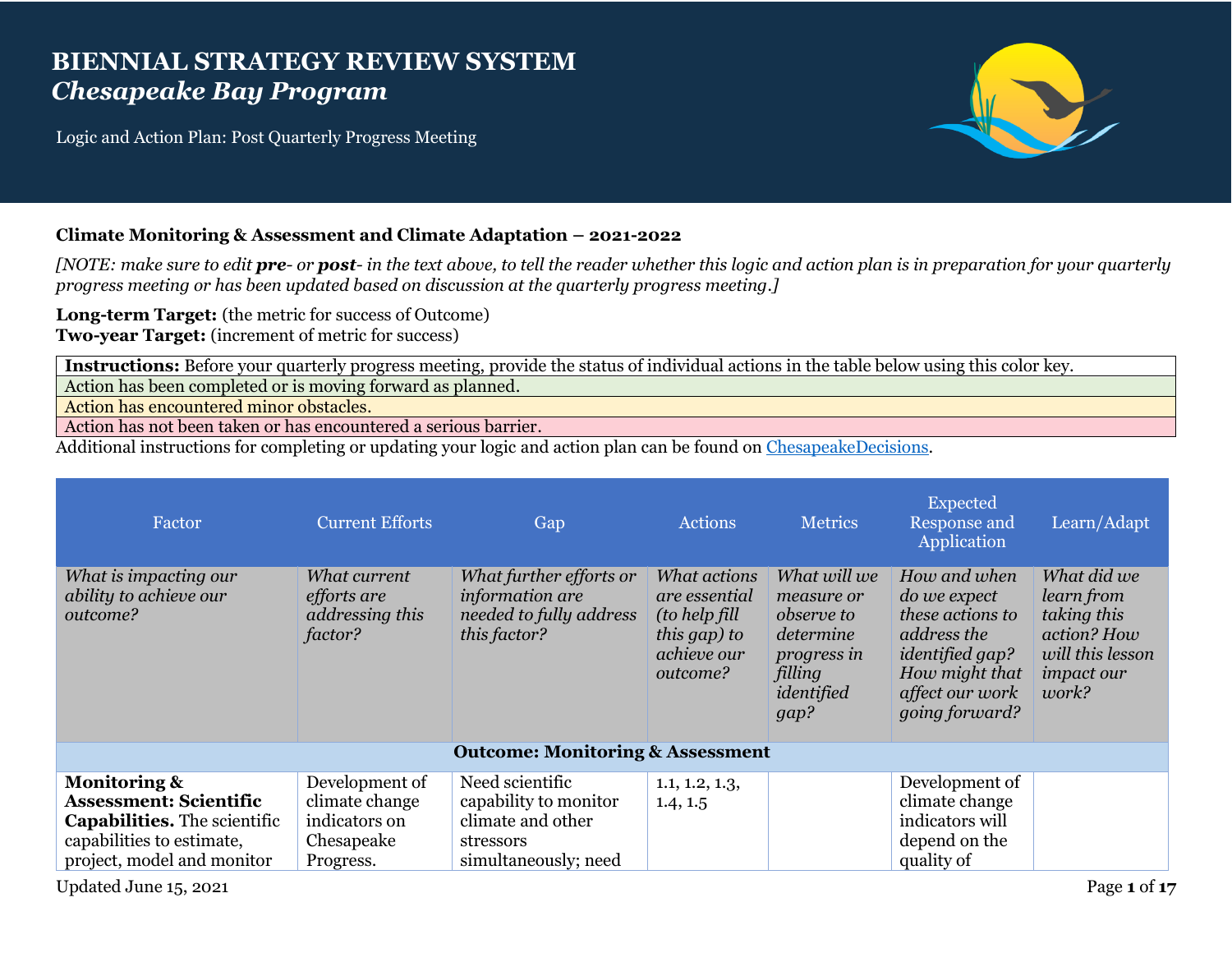| ecosystem changes and<br>impacts as a result of climate<br>change are complex and<br>resource intensive.<br>Additionally, impacts are<br>exacerbated by non-climate<br>stressors (e.g., land-<br>subsidence, land use change,<br>growth and development).<br>Appropriate science and<br>modeling of climate and non-<br>climate related stressors are<br>necessary for Chesapeake<br>Bay Program partners to<br>properly address climate<br>impacts during policy<br>planning and adaptation<br>efforts. | Development of<br>the climate<br>change TMDL<br>model.                                                                                                                                                            | to ensure that long-<br>term monitoring<br>networks include key<br>parameters to assess<br>climate change impacts<br>and coincide with<br>monitoring other<br>stressors when<br>feasible; need to<br>sustain and support<br>long-term monitoring<br>networks (e.g., CBP<br>Monitoring Network,<br><b>Sediment Elevation</b><br>Table Marsh Studies);<br>need adequate<br>downscaled climate<br>modeling data and data<br>to develop and test<br>models; need<br>continued efforts to<br>understand thresholds<br>of climate stressors on<br>water quality, fisheries,<br>and habitats,<br>interaction of multiple<br>stressors, and<br>quantification of co-<br>benefits. |          | supporting data,<br>the added value<br>of the indicators<br>for helping to<br>understand and<br>explain<br>management<br>successes, and<br>the priorities<br>and resources of<br>the CBP<br>Partnership.<br>CRWG is<br>planning to<br>develop 1-2 new<br>climate change<br>indicators<br>during 2021-<br>2022. |  |
|----------------------------------------------------------------------------------------------------------------------------------------------------------------------------------------------------------------------------------------------------------------------------------------------------------------------------------------------------------------------------------------------------------------------------------------------------------------------------------------------------------|-------------------------------------------------------------------------------------------------------------------------------------------------------------------------------------------------------------------|---------------------------------------------------------------------------------------------------------------------------------------------------------------------------------------------------------------------------------------------------------------------------------------------------------------------------------------------------------------------------------------------------------------------------------------------------------------------------------------------------------------------------------------------------------------------------------------------------------------------------------------------------------------------------|----------|----------------------------------------------------------------------------------------------------------------------------------------------------------------------------------------------------------------------------------------------------------------------------------------------------------------|--|
| <b>Monitoring &amp;</b><br><b>Assessment: Geographic</b><br><b>Extent/Variability of the</b><br><b>Watershed.</b> The impacts of<br>climate change will be varied<br>across the Watershed. It is<br>important to not limit the<br>focus of the management<br>strategy to coastal issues<br>alone but to recognize the<br>wide range of monitoring,<br>assessment and adaptation                                                                                                                          | Scientific data<br>collection at DE,<br>MD, VA NERRS<br>sites to gain a<br>better<br>understanding of<br>what is<br>happening at the<br>reserve level and<br>how that can be<br>applied to the Bay<br>as a whole. | Need methods aimed<br>to improve data<br>consistency and<br>comparability among<br>regions and sectors.                                                                                                                                                                                                                                                                                                                                                                                                                                                                                                                                                                   | 1.6, 1.7 | Currently, the<br>CRWG does not<br>have adequate<br>resources to<br>tackle both Bay<br>and watershed<br>climate change<br>assessment<br>needs across<br>workgroups<br>simultaneously.                                                                                                                          |  |

Updated June  $15, 2021$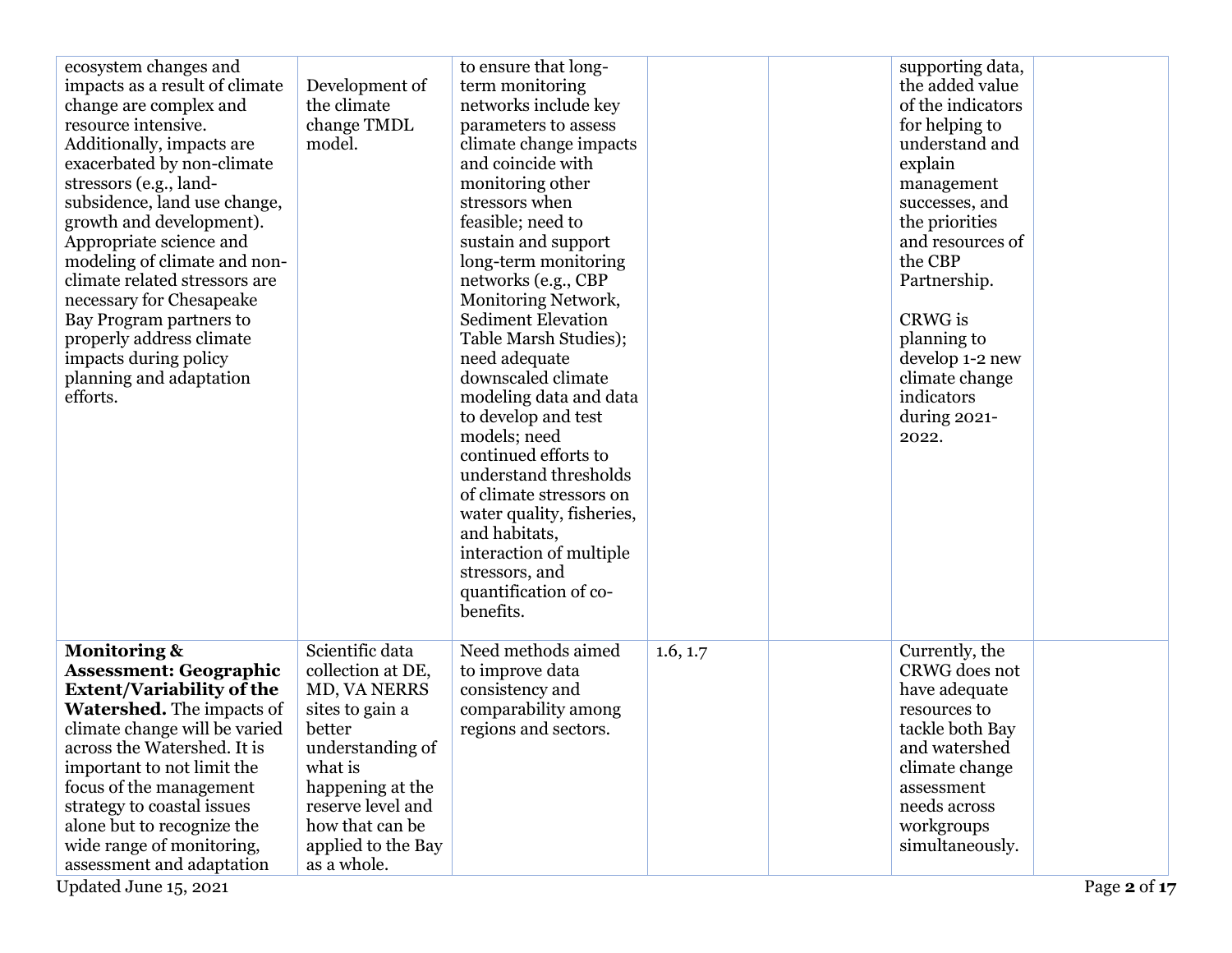| needs throughout the region.<br>However, the variability of<br>the ecosystem within the Bay<br>proper and the larger<br>watershed presents<br>challenges in data<br>consistency and<br>comparability among regions<br>and sectors.                                                                                                                                                                                   | Healthy<br>Watersheds is<br>incorporating<br>climate metrics<br>and vulnerability<br>into their Healthy<br>Watersheds<br>Assessment.                                                                                                                                                                                                                                                                                                                                                             |                                                                                                                                                                                                                                                                                                                                                                                                       |          | Need partner<br>support.                                                                                                                                                                                                                                       |  |
|----------------------------------------------------------------------------------------------------------------------------------------------------------------------------------------------------------------------------------------------------------------------------------------------------------------------------------------------------------------------------------------------------------------------|--------------------------------------------------------------------------------------------------------------------------------------------------------------------------------------------------------------------------------------------------------------------------------------------------------------------------------------------------------------------------------------------------------------------------------------------------------------------------------------------------|-------------------------------------------------------------------------------------------------------------------------------------------------------------------------------------------------------------------------------------------------------------------------------------------------------------------------------------------------------------------------------------------------------|----------|----------------------------------------------------------------------------------------------------------------------------------------------------------------------------------------------------------------------------------------------------------------|--|
| <b>Monitoring &amp;</b><br><b>Assessment: Complexity</b><br>of the Monitoring<br><b>Program.</b> A monitoring<br>program to detect ecosystem<br>change and inform program<br>and project response is a<br>complex undertaking.<br>Developing an acceptable<br>monitoring approach for the<br>watershed will be complex,<br>and there are clear budgetary<br>challenges associated with<br>such long-term monitoring. | Data collected by<br><b>NOAA</b><br>Chesapeake Bay<br><b>Sentinel Site</b><br>Cooperative<br>(CBSSC) and<br>satellite office,<br><b>CBP</b> Monitoring<br>Network.<br>The Integrated<br>Monitoring<br><b>Network</b><br>Workgroup is<br>looking into<br>developing a<br>STAC proposal to<br>evaluate new<br>technologies and<br>new partners to<br>enhance<br>monitoring<br>capacity-key<br>climate<br>parameters in<br>connection with<br>climate change<br>indicators should<br>be considered. | Need to identify and<br>connect climate<br>resilience science needs<br>for adaptation<br>decision-making with<br>monitoring needs;<br>need institution<br>capacity to develop and<br>perform long-term<br>monitoring to detect<br>ecosystem change and<br>a steady funding source<br>for such efforts; need<br>to evaluate alternative<br>monitoring strategies,<br>such as use of satellite<br>data. | 2.3, 2.7 | CRWG has the<br>capacity to<br>provide<br>information on<br>science needs<br>related to<br>climate<br>stressors that<br>can be<br>considered and<br>integrated in<br>monitoring<br>networks by the<br>Integrated<br>Monitoring<br><b>Network</b><br>Workgroup. |  |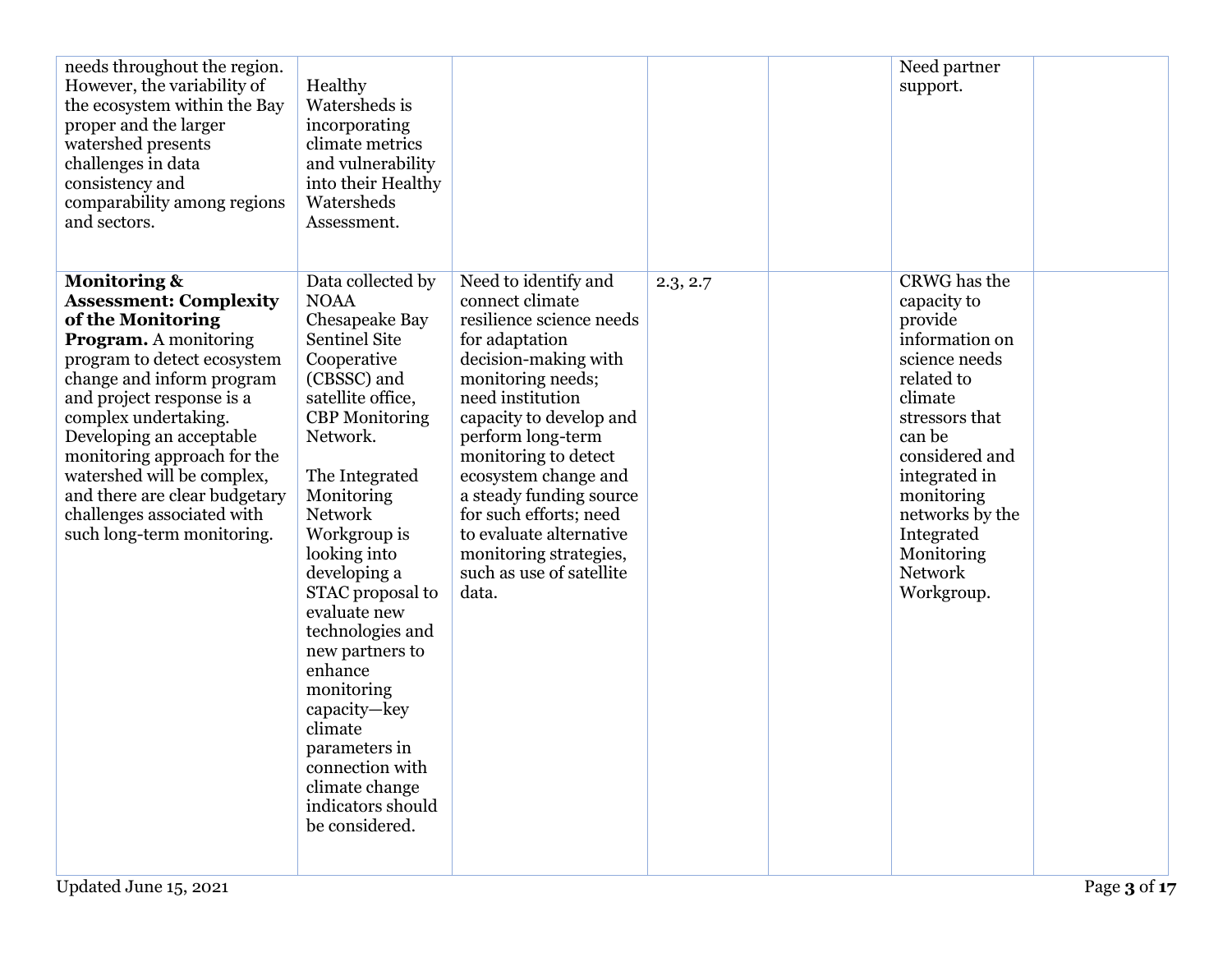|                                                | <b>Outcome: Adaptation</b> |                        |               |  |                   |              |
|------------------------------------------------|----------------------------|------------------------|---------------|--|-------------------|--------------|
| <b>Adaptation: Stakeholder</b>                 | Worked with                | Need collective        | 2.1, 2.4, 2.5 |  | Limited CRWG      |              |
| <b>Engagement.</b> Although                    | Local                      | agreement; need better |               |  | staff resources   |              |
| there is acknowledgement                       | Government                 | understanding of       |               |  | makes it          |              |
| that climate change and                        | Advisory                   | stakeholder climate    |               |  | difficult to make |              |
| adaptation need to be                          | Committee on               | resilience and         |               |  | progress on this  |              |
| addressed, there is a lack of                  | forum that                 | adaptation decision-   |               |  | this factor.      |              |
| understanding or agreement                     | developed                  | making needs; need     |               |  |                   |              |
| from stakeholders on what it                   | recommendations            | facilitation in        |               |  |                   |              |
| means to be resilient or what                  | for local                  | connecting the science |               |  |                   |              |
| constitutes resiliency,                        | governments on             | across the different   |               |  |                   |              |
| including what kind of                         | what they can do           | stakeholder groups to  |               |  |                   |              |
| actions support an adaptive                    | to act more                | support decision-      |               |  |                   |              |
| management approach. Lack                      | deliberately in            | making; need           |               |  |                   |              |
| of appropriate stakeholder                     | addressing                 | stakeholder support in |               |  |                   |              |
| engagement jeopardizes                         | flooding issues            | implementing           |               |  |                   |              |
| acceptance of choices made                     | from changing              | recommendations;       |               |  |                   |              |
| about action plans and                         | climate                    | need willingness to    |               |  |                   |              |
| implementation strategies,                     | conditions.                | discuss managed        |               |  |                   |              |
| introducing additional levels                  |                            | retreat as an option   |               |  |                   |              |
| of social discord in an already                | Collaborating              |                        |               |  |                   |              |
| complex environmental-                         | with CBP Local             |                        |               |  |                   |              |
| economic-social landscape.                     | Engagement                 |                        |               |  |                   |              |
| There are also different types                 | Team on                    |                        |               |  |                   |              |
| of stakeholders, and in many                   | identifying                |                        |               |  |                   |              |
| cases, they have different                     | climate change-            |                        |               |  |                   |              |
| goals making it challenging                    | related local              |                        |               |  |                   |              |
| to have adequate resources to                  | engagement                 |                        |               |  |                   |              |
| facilitate meaningful                          | needs and                  |                        |               |  |                   |              |
| connections across all                         | resources.                 |                        |               |  |                   |              |
| stakeholder groups.                            |                            |                        |               |  |                   |              |
| <b>Adaptation: Capacity.</b>                   | Development of a           | Knowledge of types of  | 2.2, 2.3, 2.6 |  |                   |              |
| There is a general lack of                     | Chesapeake Bay             | technical              |               |  |                   |              |
| capacity to fill research gaps                 | climate resilience         | assistance/expertise   |               |  |                   |              |
| and translate the science and                  | implementation             | needed by              |               |  |                   |              |
| incorporate meaningful                         | progress tracker           | jurisdictions.         |               |  |                   |              |
| change into plans, programs,                   | for tidal and non-         |                        |               |  |                   |              |
| processes or projects across                   | tidal areas.               |                        |               |  |                   |              |
| the entire CBP partnership.                    |                            |                        |               |  |                   |              |
| Although building that                         |                            |                        |               |  |                   |              |
| capacity is paramount, it can                  |                            |                        |               |  |                   |              |
| be time consuming and<br>Updated June 15, 2021 |                            |                        |               |  |                   |              |
|                                                |                            |                        |               |  |                   | Page 4 of 17 |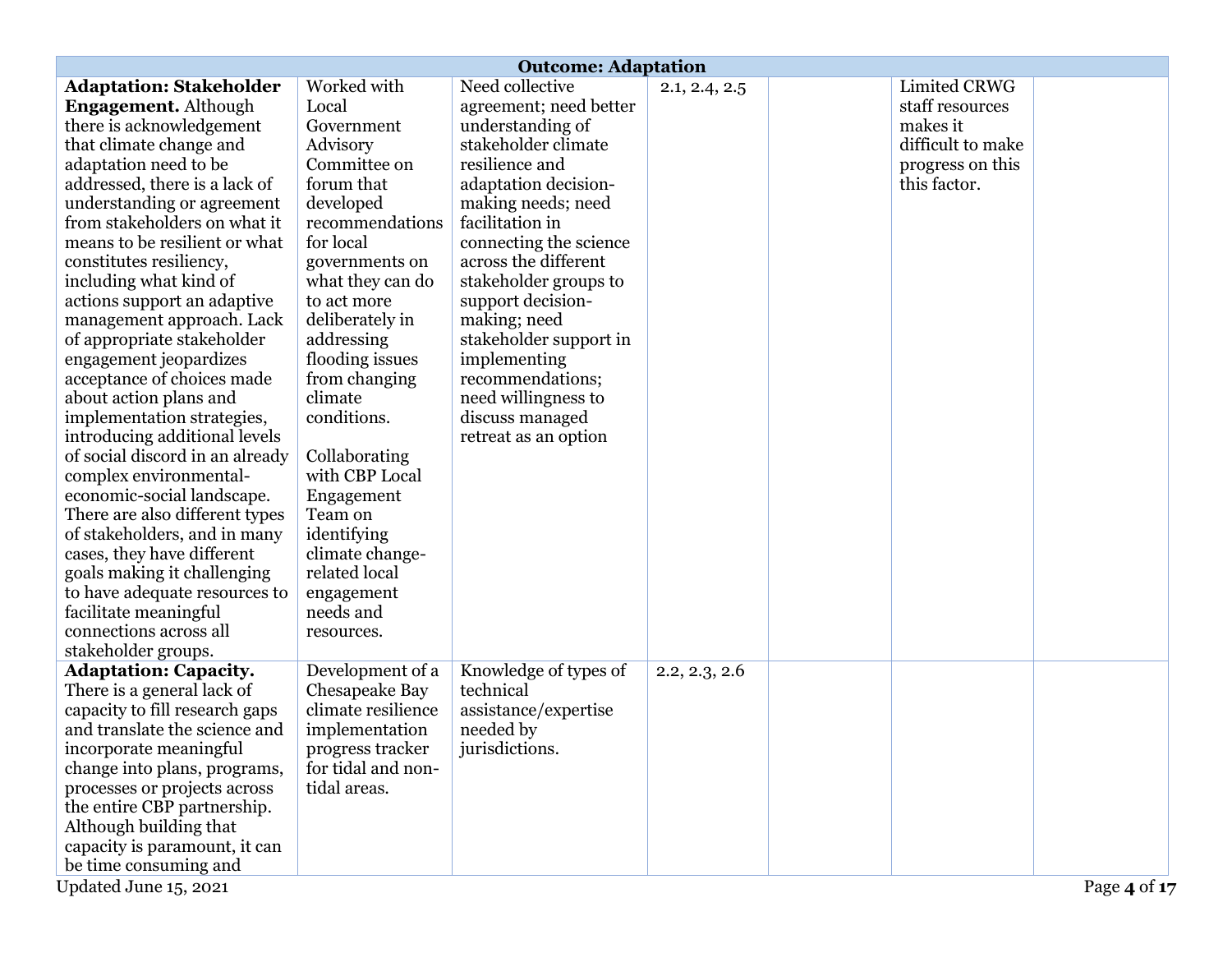| costly, considering the<br>resource constraints faced by<br>governments and<br>organizations and the<br>variability in adaptation<br>approaches.                                                                                                                                                                                                                                                                                                                                                                                                          |                                                                                                                                                                   |                                                                                                                                                                                                                                                                                                                                                                |                       |  |                                           |
|-----------------------------------------------------------------------------------------------------------------------------------------------------------------------------------------------------------------------------------------------------------------------------------------------------------------------------------------------------------------------------------------------------------------------------------------------------------------------------------------------------------------------------------------------------------|-------------------------------------------------------------------------------------------------------------------------------------------------------------------|----------------------------------------------------------------------------------------------------------------------------------------------------------------------------------------------------------------------------------------------------------------------------------------------------------------------------------------------------------------|-----------------------|--|-------------------------------------------|
| <b>Adaptation: Authority.</b><br>Governments' and<br>institutions' ability to<br>respond to climate change is<br>also limited by legislative,<br>policy, regulatory and other<br>authorities.                                                                                                                                                                                                                                                                                                                                                             | Individual<br>jurisdictional<br>incorporation of<br>climate narrative<br>(or voluntary<br>numerical target)<br>into WIPs III.<br>States and                       | Need knowledge of<br>institutional/regulatory<br>barriers; need<br>incorporation of<br>climate change<br>considerations across<br>programs.                                                                                                                                                                                                                    | 1.5, 2.9              |  | Outside<br>current CRWG<br>staff capacity |
|                                                                                                                                                                                                                                                                                                                                                                                                                                                                                                                                                           | communities<br>around the<br>Chesapeake Bay<br>are taking steps<br>to prepare or<br>maintain their<br>climate change<br>adaptation or<br>sustainability<br>plans. |                                                                                                                                                                                                                                                                                                                                                                |                       |  |                                           |
| <b>Adaptation: Guidance.</b><br>There is a need to translate<br>existing science into guidance<br>for the CBP, as well as<br>stakeholders, to use to<br>develop adaptation plans and<br>to measure efficacy of<br>response to climate change<br>impacts. The nature of on-<br>the-ground implementation<br>often requires a level of<br>certainty or methods to<br>address uncertainty related<br>to climate change effects on<br>key factors (e.g., hydrology,<br>water quality, temperature,<br>precipitation, sea level rise,<br>Updated June 15, 2021 | Ongoing research<br>and models, tools<br>and metric<br>development by<br>CBP partners.                                                                            | Need development of<br>clear tools and<br>guidance to develop<br>plans and efficacy of<br>response; lack of<br>extensive information<br>(or information<br>dissemination) on the<br>costs of climate change<br>impacts in specific<br>areas, or the cost<br>savings and ecosystem<br>benefits represented by<br>specific mitigation or<br>adaptation measures. | 2.1, 2.2, 1.5,<br>1.6 |  | Page 5 of 17                              |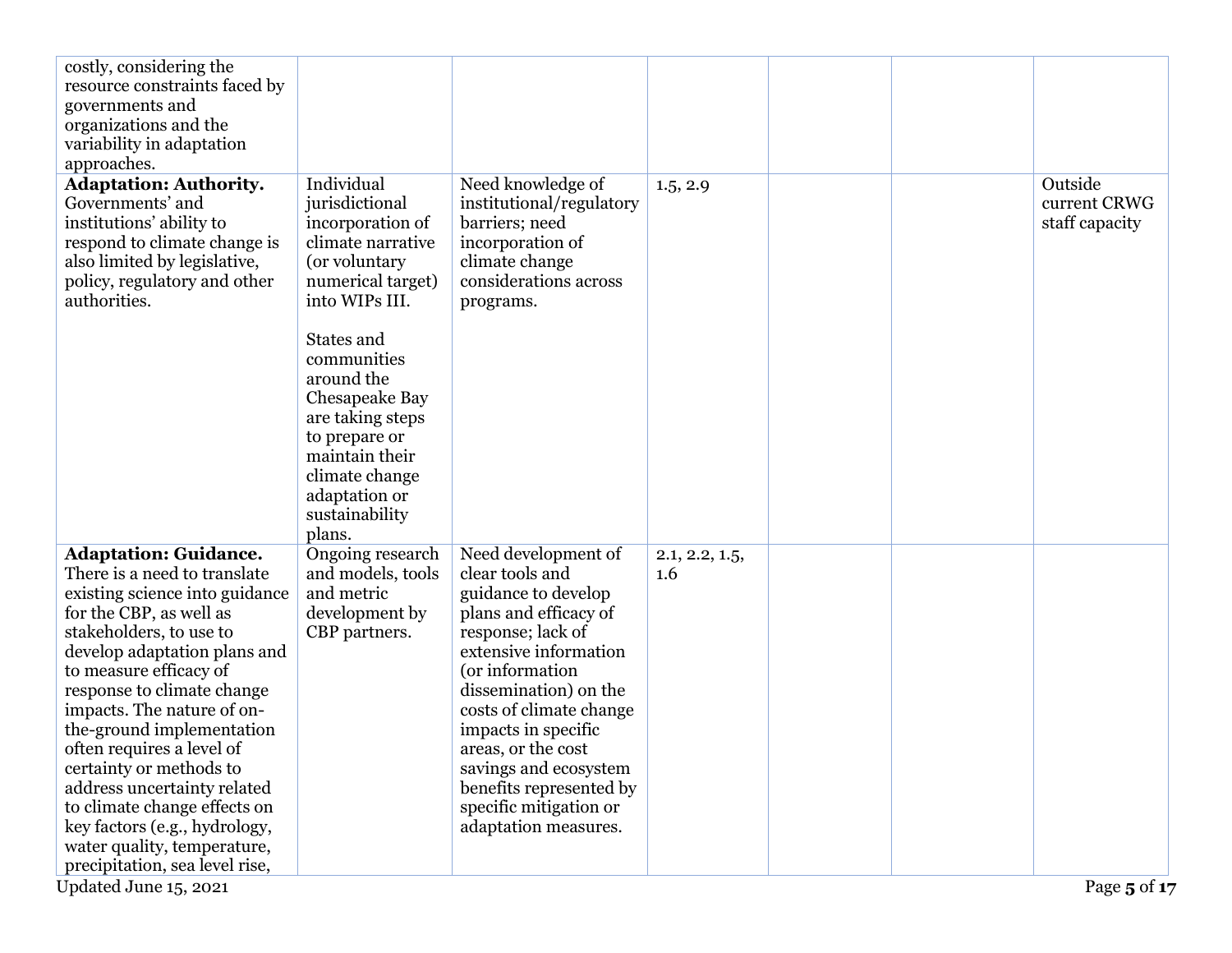| coastal erosion rates).<br>Additionally, there is<br>variability in institutional<br>responses on how to address<br>climate change impacts<br>making it challenging to<br>develop guidance that can be<br>applied consistently across<br>all watershed jurisdictions.                                                                          |                                                                                                                                                                                                 |                                                                                                                                                                                                                                                                                                                        |                       |  |  |
|------------------------------------------------------------------------------------------------------------------------------------------------------------------------------------------------------------------------------------------------------------------------------------------------------------------------------------------------|-------------------------------------------------------------------------------------------------------------------------------------------------------------------------------------------------|------------------------------------------------------------------------------------------------------------------------------------------------------------------------------------------------------------------------------------------------------------------------------------------------------------------------|-----------------------|--|--|
| <b>Adaptation:</b><br><b>Collaboration.</b> The many<br>and diverse stakeholders and<br>organizations that make up<br>the Bay Program are a<br>strength, but it also causes<br>collaboration challenges that<br>must be addressed in order to<br>maximize resources and<br>provide strategic adaptation<br>approaches across the<br>watershed. | The Climate<br>Resiliency<br>Workgroup meets<br>monthly to<br>discuss a variety<br>of climate topics<br>and provide a<br>forum for<br>information-<br>sharing to<br>encourage<br>collaboration. | Need to achieve<br>strategic collaboration<br>across the other goals<br>in the Chesapeake Bay<br><b>Watershed Agreement</b><br>that maximizes<br>resources and connects<br>science to inform<br>decision-making; need<br>consensus on strategic<br>adaptation approaches<br>that fit the impact and<br>area of concern | 2.6, 2.7, 2.8,<br>2.9 |  |  |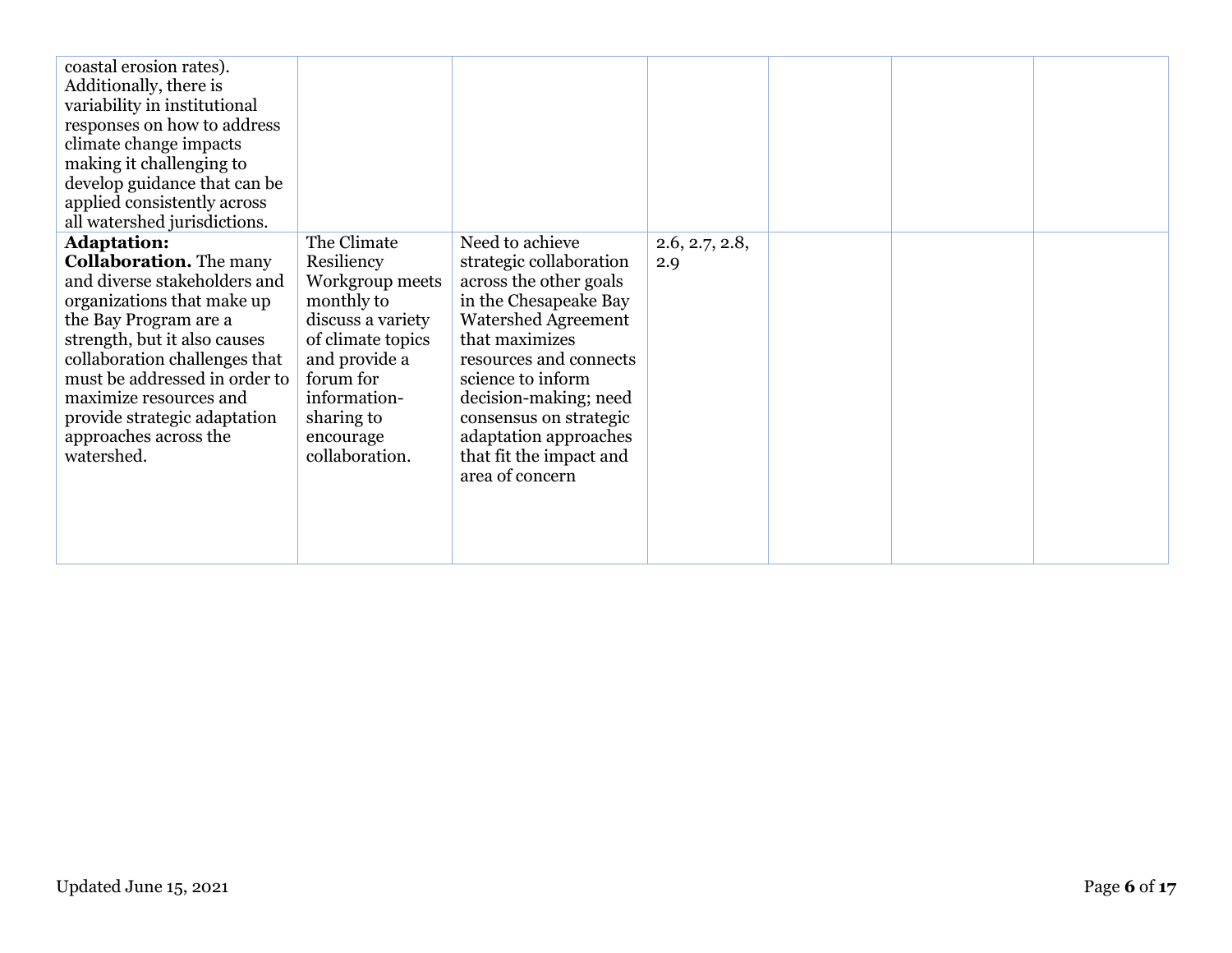Key: Rows shaded in blue have been identified as primary actions for the Climate Resiliency Workgroup (CRWG) for the next 2 years and includes a mix of Chesapeake Bay Program and CRWG member priorities. Actions with bolded text indicate the primary actions that the core CRWG members identified that they are most interested in making progress on during the next two years. Rows shaded in white are secondary actions and progress will be dependent on the availability of staff and workgroup members.

|          |                        | Monitoring & Assessment Actions - 2021 - 2022                                                                            |                               |                        |                      |
|----------|------------------------|--------------------------------------------------------------------------------------------------------------------------|-------------------------------|------------------------|----------------------|
|          |                        |                                                                                                                          | <b>Responsible Party (or</b>  | Geographic<br>Location | Expected<br>Timeline |
| Action # | Description            | Performance Target(s)                                                                                                    | Parties)/Point of<br>Contacts |                        |                      |
|          |                        | Management Approach 1: Assess past and future trends of climate change in the Chesapeake Bay and watershed in connection |                               |                        |                      |
|          |                        | with the goals in the Chesapeake Bay Watershed Agreement                                                                 |                               |                        |                      |
|          | Assess utility of      | a. Evaluate the usefulness of existing (on                                                                               | a. Julie Reichert-Nguyen      | $\text{Bay}/$          | <b>CRWG</b> does     |
| 1.1      | climate change         | Chesapeake Progress) and proposed climate                                                                                | (NOAA/CRWG), STAT             | watershed-wide         | not have the         |
|          | indicators in tracking | change indicators with corresponding                                                                                     | staffer, Kathryn Barnhart     | or place-based         | capacity to          |
|          | climate resilience for | workgroups, STAR, and the Management Board                                                                               | (U.S. EPA/Status and          |                        | maintain all         |
|          | water quality, living  | to prioritize development and updates. Archive                                                                           | Trends Workgroup), and        |                        | existing and         |
|          | resources, habitats,   | indicators that are not included in prioritization                                                                       | relevant workgroups           |                        | proposed             |
|          | and public             | decisions.                                                                                                               |                               |                        | climate              |
|          | infrastructure and     |                                                                                                                          | b. Julie Reichert-Nguyen      |                        | change               |
|          | determine strategy for | b. Develop a climate change indicator framework                                                                          | (NOAA/CRWG), STAR             |                        | indicators.          |
|          | updating prioritized   | document that outlines implementation                                                                                    | staffer, and summer           |                        | Updating             |
|          | indicators             | strategies for the prioritized indicators. Identify                                                                      | intern (NOAA)                 |                        | indicators will      |
|          |                        | prospective cross-workgroup pathways                                                                                     |                               |                        | rely on              |
|          |                        | connecting physical change (e.g., sea level rise,                                                                        |                               |                        | available data       |
|          |                        | increased precipitation, warming temperatures)                                                                           |                               |                        | and assistance       |
|          |                        | with ecological and community impacts to inform                                                                          |                               |                        | from other           |
|          |                        | adaptation/resilience strategies related to the                                                                          |                               |                        | workgroups/          |
|          |                        | Chesapeake Bay Watershed Agreement                                                                                       |                               |                        | agencies.            |
|          |                        | outcomes. Include considerations for DEIJ                                                                                |                               |                        |                      |
|          |                        | application. Determine time periods for updating.                                                                        |                               |                        |                      |
|          | Coordinate the         | a. Coordinate the development of a Bay Water                                                                             | a. Julie Reichert-Nguyen      | Bay/                   | CRWG plans           |
|          | development of         | Temperature Change Indicator (previously                                                                                 | (NOAA/CRWG) and               | watershed-wide         | to assist with       |
| 1.2      | climate change         | identified as a cross-workgroup priority) in                                                                             | <b>Bruce Vogt</b>             | or place-based         | the                  |
|          | indicators in          | connection with fisheries management.                                                                                    | (NOAA/Fisheries GIT),         |                        | development          |
|          | connection with clear  |                                                                                                                          | Collaborator(s): Peter        |                        | $1-2$ new            |
|          | management             |                                                                                                                          | Tango (USGS/STAR),            |                        | climate              |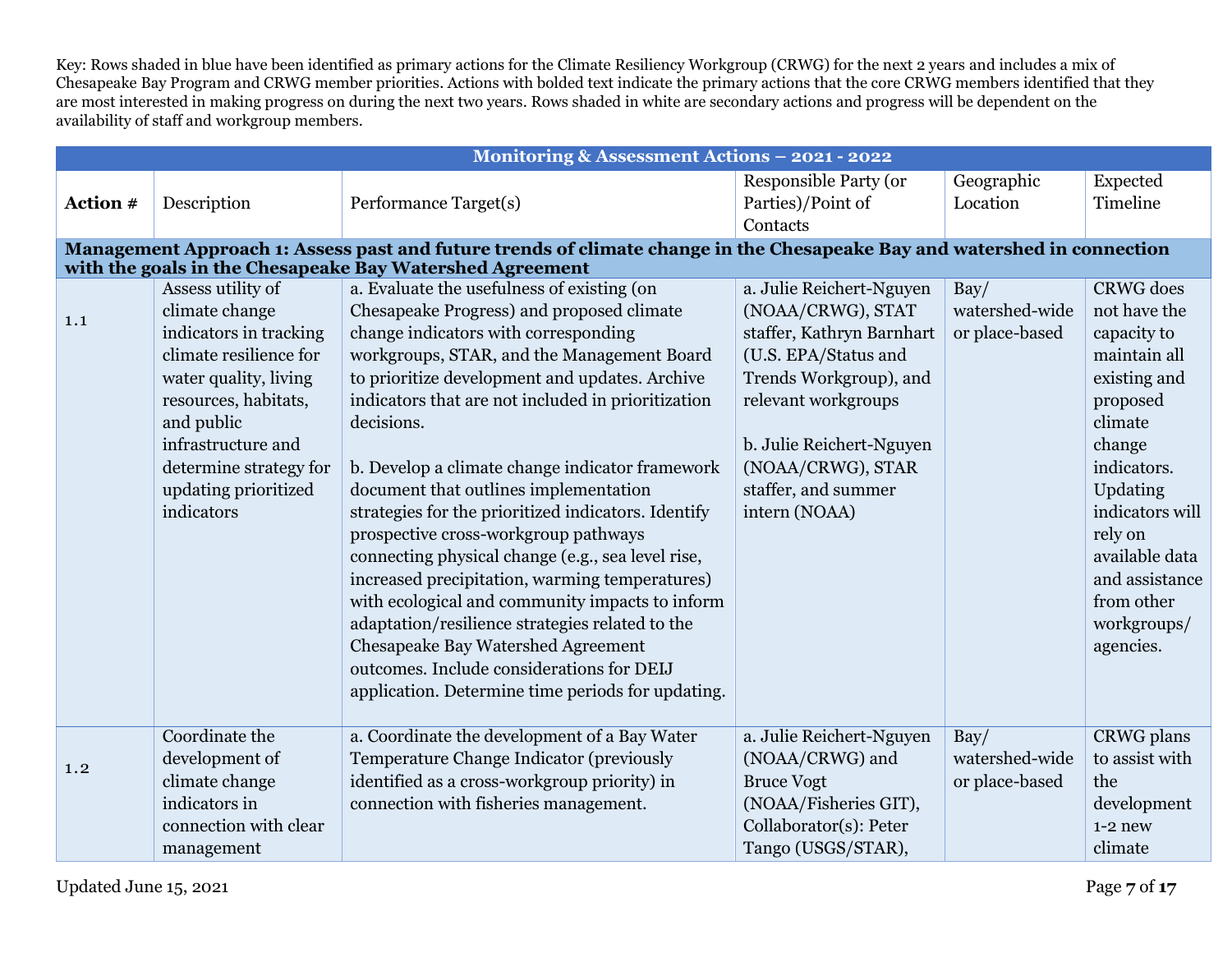| objectives with       | b. Continue exploring collaboration with USGS to | Rebecca Murphy                 | change           |
|-----------------------|--------------------------------------------------|--------------------------------|------------------|
| corresponding         | connect their stream temperature compilation     | (UMCES/ITAT)                   | indicators       |
| workgroups to inform  | project with updating the stream temperature     |                                | $(2021 - 2022).$ |
| climate resilience    | indicator for use in the Healthy Watersheds      | b. Renee Thompson              | Development      |
| activities related to | Assessment involving brook trout habitat and the | (USGS/Healthy                  | of new           |
| ecological and        | identification of potential resilience factors.  | Watersheds) and Julie          | indicators will  |
| community impacts     |                                                  | Reichert-Nguyen                | depend on the    |
|                       | c. Support the proposed 2021 STAC Workshop,      | (NOAA/CRWG)                    | quality of       |
|                       | "Rising Watershed and Bay Water                  | Collaborator(s): John          | supporting       |
|                       | Temperatures-Ecological Implications for         | Clune (USGS)                   | data, cross-     |
|                       | Ecosystem Processes Influencing Stream, River,   |                                | workgroup        |
|                       | and Estuarine Health." Compile water             | c. Lead(s): Rebecca            | involvement,     |
|                       | temperature data sources and host cross-         | Hanmer (Forestry WG),          | and the          |
|                       | workgroup discussion on the utility of water     | Rich Batiuk, (CoastWise        | priorities and   |
|                       | temperature change indicators in connection to   | Partners), and Nora            | resources of     |
|                       | fisheries and habitats.                          | Jackson (CRC/Forestry          | the CBP          |
|                       |                                                  | WG)                            | Partnership.     |
|                       | d. Explore data needs for developing a wetland   | <b>CRWG Support: Julie</b>     |                  |
|                       | loss and/or marsh migration indicator(s) related | Reichert-Nguyen                |                  |
|                       | to sea level rise (see action 1.3).              | (NOAA), STAR staffer,          |                  |
|                       |                                                  | Katie Brownson                 |                  |
|                       |                                                  | (USFS/CRWG)                    |                  |
|                       |                                                  | Other Workgroup                |                  |
|                       |                                                  | <b>Support: Scott Phillips</b> |                  |
|                       |                                                  | (USGS/STAR), Bruce             |                  |
|                       |                                                  | Vogt (NOAA/Fisheries           |                  |
|                       |                                                  | GIT), Renee Thompson           |                  |
|                       |                                                  | (USGS/Healthy                  |                  |
|                       |                                                  | Watersheds), and Bill          |                  |
|                       |                                                  | Dennison                       |                  |
|                       |                                                  | (UMCES/STAC)                   |                  |
|                       |                                                  |                                |                  |
|                       |                                                  | d. See action 1.3              |                  |
|                       |                                                  |                                |                  |

**Management Approach 2: Fill critical data and research gaps and improve understanding of climate change impacts and implications for selected outcomes in the Chesapeake Bay Watershed Agreement**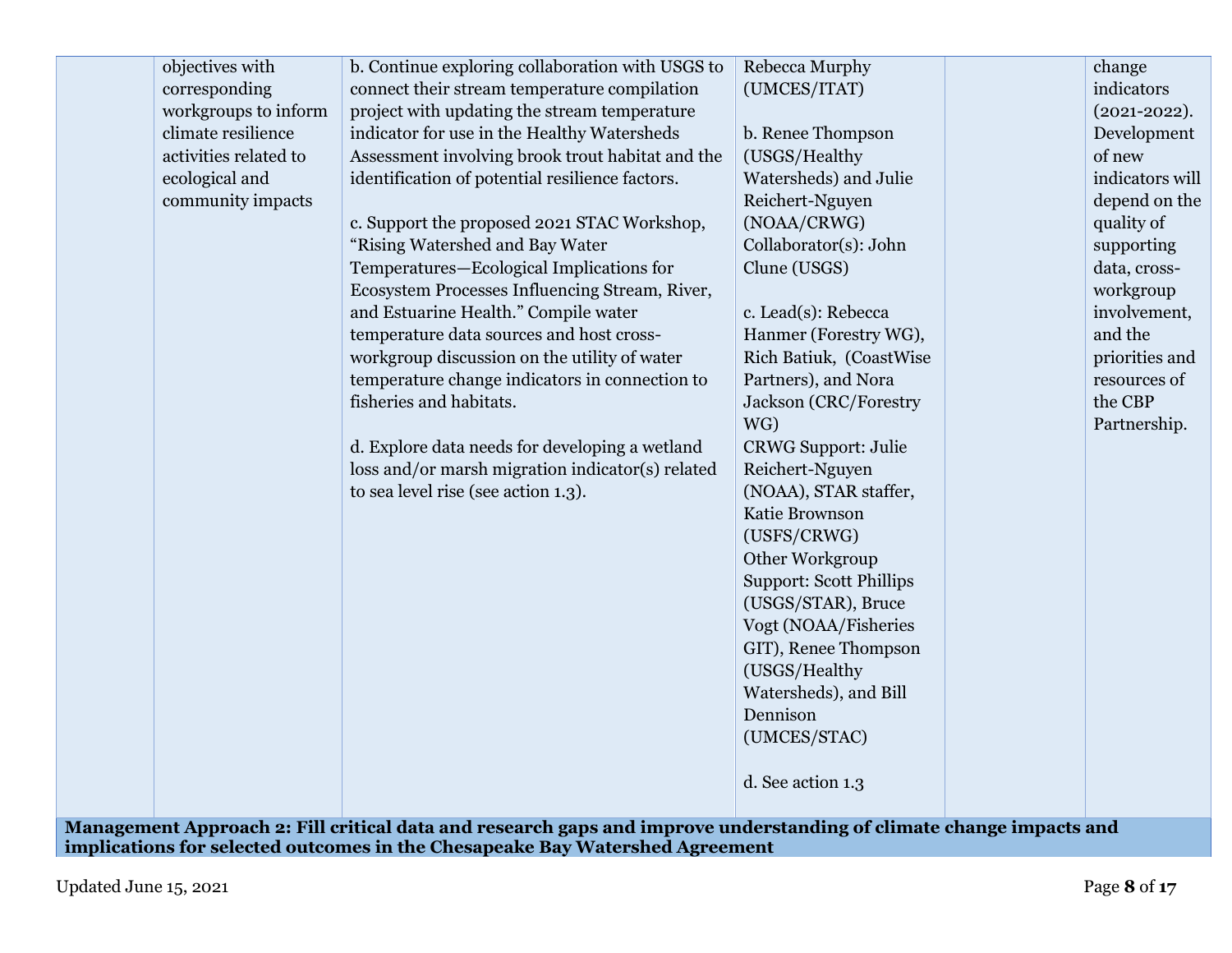| 1.3 | <b>Increase capacity</b><br>to better<br>understand sea<br>level rise impacts<br>to coastal marsh<br>habitats and their<br>ecosystem services  | a. Support the Habitat GIT's FY20 GIT-<br>funding project, "Synthesizing shoreline,<br>sea level rise, and marsh migration data to<br>inform wetland restoration targeting" and<br>explore use of the synthesis product to<br>inform decision-making for coastal<br>adaptation (see action 2.2).<br>b. Identify and invite subject matter<br>experts and project leads (e.g., USGS<br>Coastal Habitat Team, NOAA Sea Level<br>Rise Viewer Team, Delaware Bay Tetra<br>Tech team, VIMS), to present information<br>on forecasting approaches to assess sea<br>level rise impacts to coastal habitats and<br>relevant ecosystem services research.<br>Discuss possible connections and<br>application to inform climate resilience<br>decision-making. | a. Technical Lead:<br><b>Kevin DuBois</b><br>(DOD/Wetland<br>WG/CRWG)<br>Co-lead: Julie<br><b>Reichert-Nguyen</b><br>(NOAA/CRWG)<br><b>Support: STAR</b><br>staffer, Taryn Sudol<br>(MD Sea<br>Grant/CRWG), Jackie<br>Specht (TNC/CRWG),<br><b>Nicole Carlozo</b><br>(MDNR/CRWG),<br><b>Peter Claggett</b><br>(USGS/LUWG),<br><b>Labeeb Ahmed (GIS</b><br>Team), Megan<br><b>Ossmann</b><br>(CRC/Wetland WG)<br><b>Contractor: VIMS</b><br>b. Julie Reichert-<br><b>Nguyen</b><br>(NOAA/CRWG),<br><b>STAR staffers,</b><br>Collaborator(s): Joel<br>Carr (USGS) | <b>Placed-based</b><br>(target area -<br><b>Middle</b><br>Peninsula,<br>VA) | 2021-2022 |
|-----|------------------------------------------------------------------------------------------------------------------------------------------------|------------------------------------------------------------------------------------------------------------------------------------------------------------------------------------------------------------------------------------------------------------------------------------------------------------------------------------------------------------------------------------------------------------------------------------------------------------------------------------------------------------------------------------------------------------------------------------------------------------------------------------------------------------------------------------------------------------------------------------------------------|-----------------------------------------------------------------------------------------------------------------------------------------------------------------------------------------------------------------------------------------------------------------------------------------------------------------------------------------------------------------------------------------------------------------------------------------------------------------------------------------------------------------------------------------------------------------|-----------------------------------------------------------------------------|-----------|
| 1.4 | Increase capacity to<br>better understand<br>increased<br>precipitation and<br>warming temperature<br>on submerged aquatic<br>vegetation (SAV) | a. Provide advisory support for the FY20 STAR<br>GIT-funded project, "Modeling climate impacts<br>on submerged aquatic vegetation (SAV) in the<br>Chesapeake Bay," when needed. Explore use of<br>model results in supporting climate adaptation<br>decisions (see action 2.2).                                                                                                                                                                                                                                                                                                                                                                                                                                                                      | a. Technical Lead: Becky<br>Golden (MDNR/SAV<br>Workgroup)<br><b>Support: Brooke Landry</b><br>(MDNR/SAV WG) and<br>Julie Reichert-Nguyen                                                                                                                                                                                                                                                                                                                                                                                                                       |                                                                             | 2021-2022 |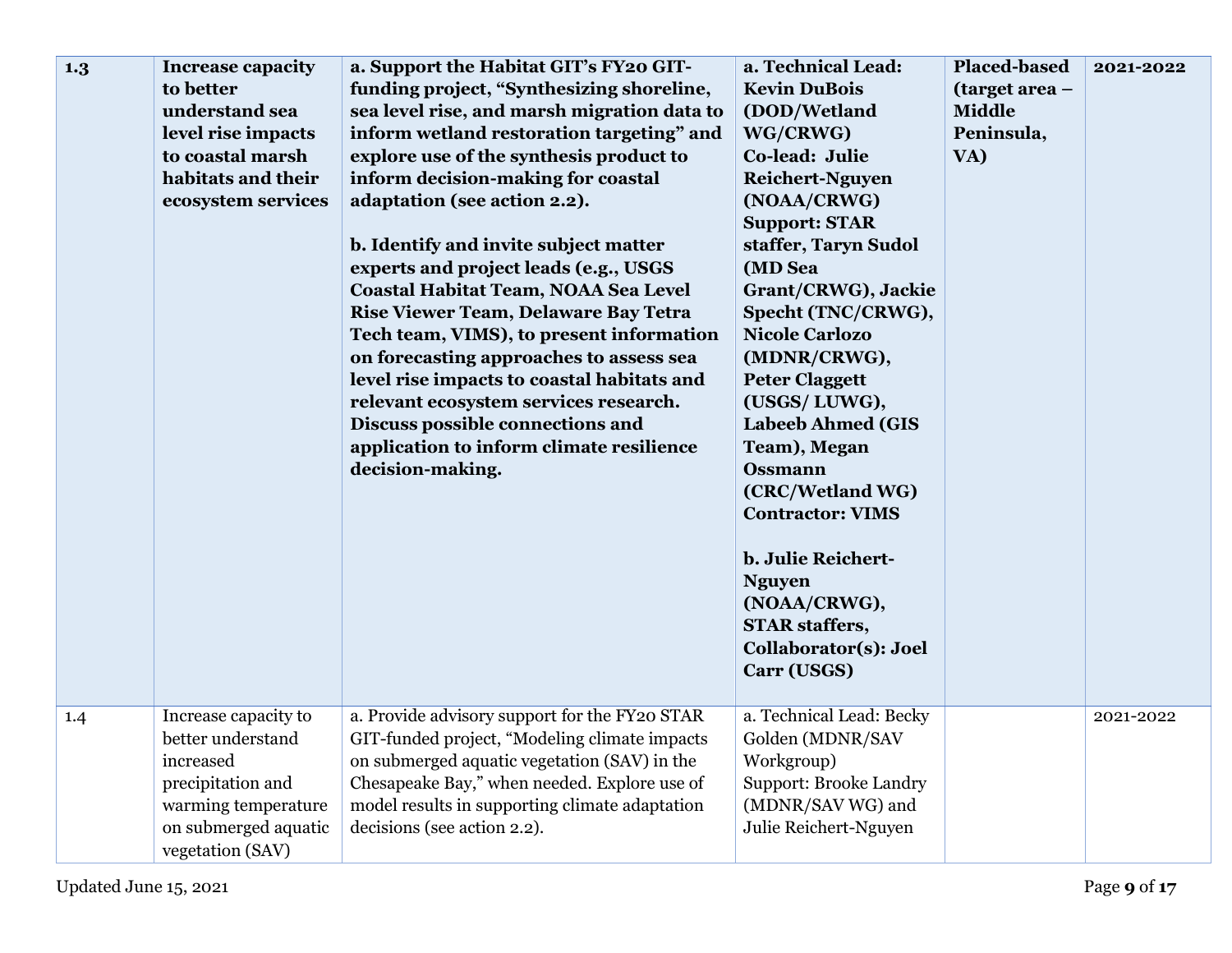|     |                                                                                                                                                                                                   |                                                                                                                                                                                                                                                                                                                                                                                                                                                                                                                                                                                                                                                                                                               | (CRWG), Joel Carr<br>(USGS)<br><b>Contractor: VIMS</b>                                                                                                                                                                                                                                                     |                        |                                                          |
|-----|---------------------------------------------------------------------------------------------------------------------------------------------------------------------------------------------------|---------------------------------------------------------------------------------------------------------------------------------------------------------------------------------------------------------------------------------------------------------------------------------------------------------------------------------------------------------------------------------------------------------------------------------------------------------------------------------------------------------------------------------------------------------------------------------------------------------------------------------------------------------------------------------------------------------------|------------------------------------------------------------------------------------------------------------------------------------------------------------------------------------------------------------------------------------------------------------------------------------------------------------|------------------------|----------------------------------------------------------|
|     |                                                                                                                                                                                                   |                                                                                                                                                                                                                                                                                                                                                                                                                                                                                                                                                                                                                                                                                                               |                                                                                                                                                                                                                                                                                                            |                        |                                                          |
| 1.5 | Coordinate with the<br><b>Modeling Workgroup</b><br>and the Water Quality<br><b>Goal Implementation</b><br>Team (WQGIT) to<br>support the<br>application of TMDL<br>climate change<br>projections | a. Review climate model narrative language and<br>provide suggestions on the language for easier<br>interpretation.<br>b. Meet with Modeling Workgroup and WQGIT to<br>identify where assistance from CRWG will be<br>needed to prepare the application of the TMDL<br>climate change model projections for 2025.                                                                                                                                                                                                                                                                                                                                                                                             | <b>CRWG: Mark Bennett</b><br>(USGS),<br>STAR staffer, Julie<br>Reichert-Nguyen<br>(NOAA)<br>Modeling Workgroup:<br>Dave Montali<br>(TetraTech), Lew Linker<br>(U.S. EPA)<br><b>WQGIT: Lucinda Power</b><br>(U.S. EPA), Ed Dunne<br>(DOEE)                                                                  | Bay/<br>watershed-wide | a. Needed<br>before<br>September<br>2021<br>b. 2021-2022 |
| 1.6 | Support the WQGIT<br>on BMP climate<br>resilience assessments<br>needed to update<br>Watershed<br><b>Implementation Plans</b>                                                                     | a. Coordinate with WQGIT in identifying BMPs<br>where climate change research is most needed.<br>b. Review Virginia Tech BMP Climate Resilience<br>Assessment Report (STAC and NOAA-funded;<br>focuses on urban, ag, and natural BMPs) and<br>Chesapeake Stormwater Network/Urban<br>Stormwater Workgroup's urban stormwater BMP<br>climate resilience assessments.<br>c. Host cross-workgroup meeting to present and<br>discuss findings from above assessments (b) and<br>identify next steps related to developing a<br>research agenda framework for climate change<br>BMPs where there are information gaps and<br>adaptation strategies for Watershed<br>Implementation Plans where information exists. | <b>CRWG: Julie Reichert-</b><br>Nguyen (NOAA), STAR<br>staffer, and Mark<br>Bennett (USGS)<br>STAC: Kurt Stephenson<br>(Virginia Tech)<br>WQGIT:<br>Ed Dunne (DOEE),<br>Lucinda Power (U.S.<br>EPA), and David Wood<br>(CSN/Urban Stormwater<br>Workgroup)<br>Modeling Workgroup:<br>Lew Linker (U.S. EPA) | All jurisdictions      | 2021-2022                                                |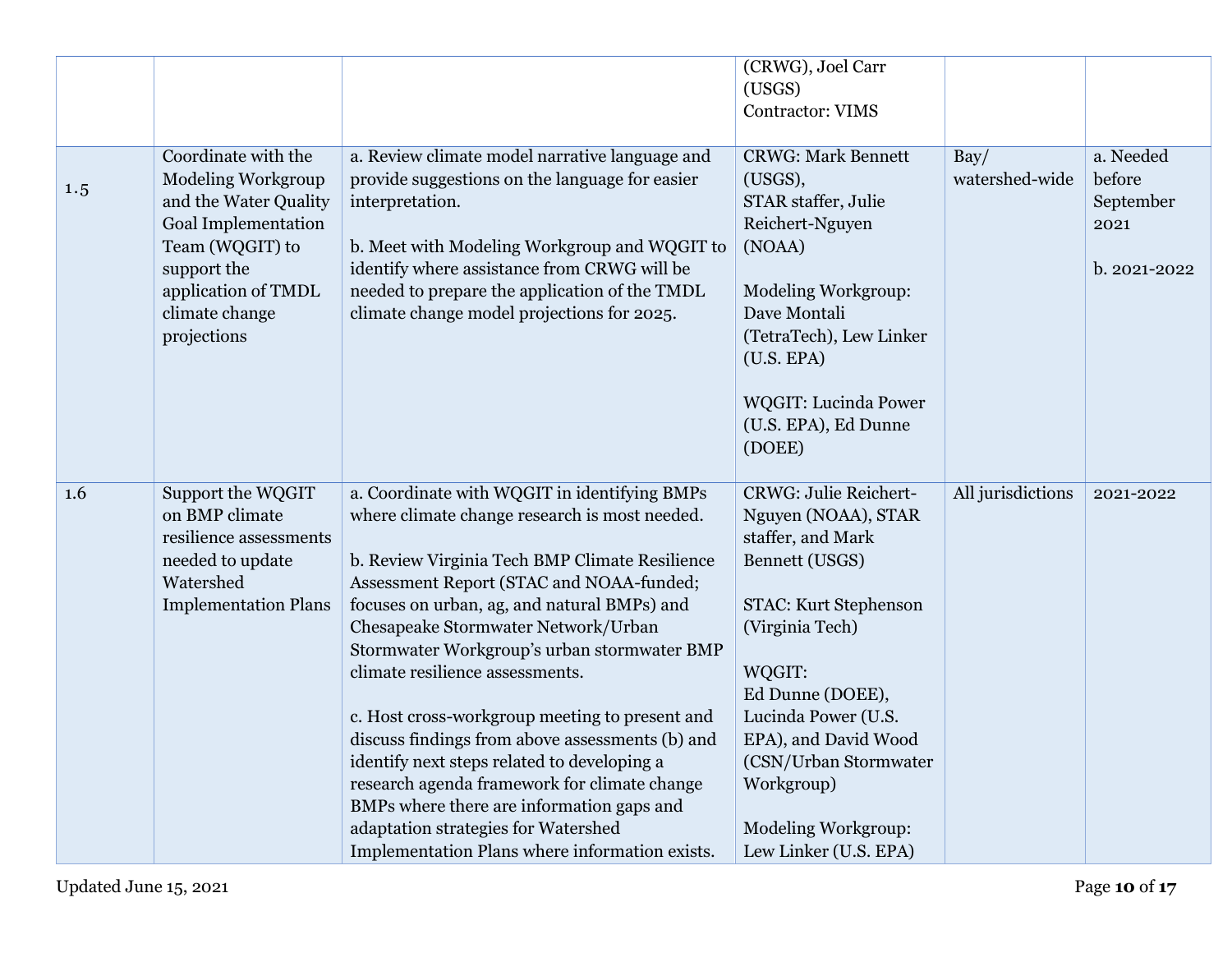|                                                                                                                                                                                                     | d. Work with the Management Board to identify<br>alternative options (e.g., jurisdictional help) in<br>supporting a BMP climate change research<br>agenda.                                                                                                                                                                                                                                                                                                                   | and Dave Montali<br>(TetraTech)<br>Contractor: Zach Easton<br>and Jeremy Hanson<br>(Virginia Tech)         |                 |                                                                                |
|-----------------------------------------------------------------------------------------------------------------------------------------------------------------------------------------------------|------------------------------------------------------------------------------------------------------------------------------------------------------------------------------------------------------------------------------------------------------------------------------------------------------------------------------------------------------------------------------------------------------------------------------------------------------------------------------|------------------------------------------------------------------------------------------------------------|-----------------|--------------------------------------------------------------------------------|
| Support efforts of<br>1.7<br>STAR to promote use<br>of climate science data<br>in existing tools and<br>building collaborative<br>data partnerships<br>(EnviroAtlas/<br><b>Ecosystem Services</b> ) | a. Explore collaborative opportunities with<br>existing tools, such as EnviroAtlas and EJ<br>screening, to use climate resilience-related data<br>from the Chesapeake Bay Data and Mapping<br>Portal to inform actions involving the Chesapeake<br>Bay Program priorities, including ecosystem<br>services, diversity, equity, inclusion, and justice<br>(DEIJ). Data available at: at https://data-<br>chesbay.opendata.arcgis.com/search?tags=Clima<br>te%<br>20Resiliency | a. Bill Jenkins and Bo<br>Williams (U.S.<br><b>EPA/Ecosystem Services</b><br>Team),<br><b>STAR</b> staffer | Limited<br>year | <b>CRWG</b> staff<br>resources to<br>support this<br>action in 2-<br>timeframe |

|          |                                                                                                                                                                                    | <b>Adaptation Actions - 2021 - 2022</b>                                                                                                                                                                                     |                                                                                                                                                                                                                                |                                                                                |                      |  |  |  |
|----------|------------------------------------------------------------------------------------------------------------------------------------------------------------------------------------|-----------------------------------------------------------------------------------------------------------------------------------------------------------------------------------------------------------------------------|--------------------------------------------------------------------------------------------------------------------------------------------------------------------------------------------------------------------------------|--------------------------------------------------------------------------------|----------------------|--|--|--|
| Action # | Description                                                                                                                                                                        | Performance Target(s)                                                                                                                                                                                                       | Responsible Party (or<br>Parties)                                                                                                                                                                                              | Geographic<br>Location                                                         | Expected<br>Timeline |  |  |  |
|          | Management Approach 1: Improve knowledge and capacity to implement and track priority adaptation actions in connection with<br>the goals in the Chesapeake Bay Watershed Agreement |                                                                                                                                                                                                                             |                                                                                                                                                                                                                                |                                                                                |                      |  |  |  |
| 2.1      | Develop an<br>approach to track<br>climate resilience<br>progress                                                                                                                  | a. Rescope STAR FY19 GIT-Funded project,<br>"Bay-wide Climate Resilience Scorecard<br>for Watershed Communities." Connect<br>with adaptation-related implementation<br>case studies and identify successes and<br>barriers. | a. GIT-Funded<br><b>Technical Lead: Julie</b><br><b>Reichert-Nguyen</b><br>(NOAA/CRWG)<br><b>Support: STAR</b><br><b>Staffer, Elizabeth</b><br><b>Andrews (William &amp;</b><br>Mary/CRWG), Jim<br>George<br>(MDE/CRWG), Tuana | <b>Coastal and</b><br><b>Inland</b><br>locations in<br>$\bf Bay/$<br>watershed | 2021                 |  |  |  |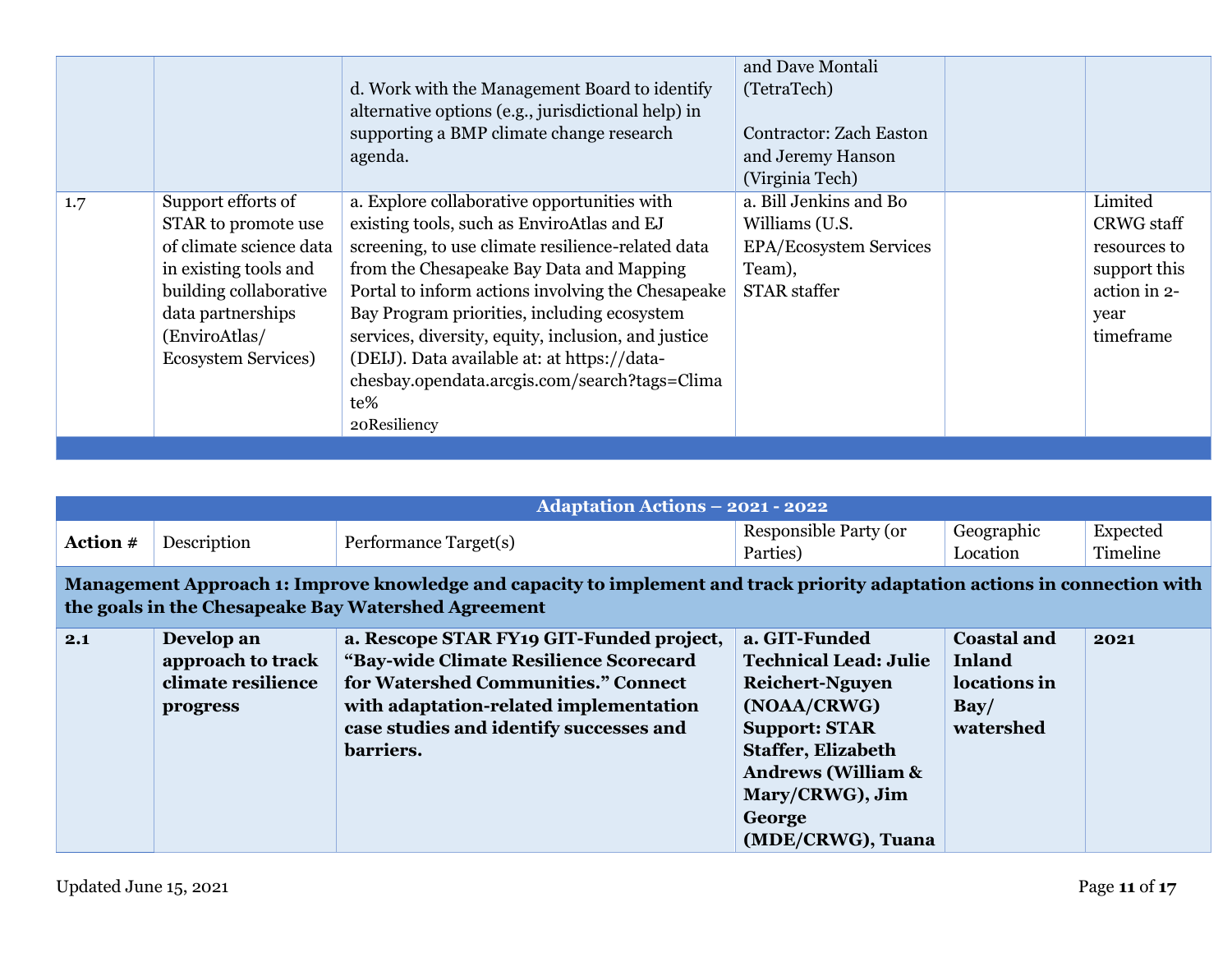|     |                    |                                               | <b>Phillips (DEIJ</b>       |            |           |
|-----|--------------------|-----------------------------------------------|-----------------------------|------------|-----------|
|     |                    |                                               | Workgroup)                  |            |           |
|     |                    |                                               | <b>Contractor: RAND</b>     |            |           |
|     |                    |                                               | Corp./MARISA                |            |           |
|     |                    |                                               |                             |            |           |
| 2.2 | <b>Assist with</b> | a. Identify and convene discussions on        | <b>CRWG: Nicole</b>         | <b>TBD</b> | 2021-2022 |
|     | capacity-building  | priority adaptation actions, successful       | Carlozo (MDNR),             |            |           |
|     | activities that    | resilient designs, obstacles, gaps in         | <b>Jason Dubow (MDP),</b>   |            |           |
|     | support the        | information, lessons learned, and             | Jim George (MDE),           |            |           |
|     | implementation of  | innovative solutions (e.g., flood mitigation  | Kevin DuBois (DOD),         |            |           |
|     | priority climate   | using natural infrastructure). Connect        | <b>Jackie Specht (TNC),</b> |            |           |
|     | adaptation actions | scientific information from research          | <b>Katie Brownson</b>       |            |           |
|     |                    | partners with decision-making needs of        | (USFS/CRWG), Taryn          |            |           |
|     |                    | natural resource managers and CBP             | <b>Sudol (MD Sea</b>        |            |           |
|     |                    | workgroups.                                   | <b>Grant</b> ) Julie        |            |           |
|     |                    |                                               | <b>Reichert-Nguyen</b>      |            |           |
|     |                    | b. Identify federal, state and                | (NOAA), STAR                |            |           |
|     |                    | nongovernmental partners who are              | <b>staffers</b>             |            |           |
|     |                    | providing technical and financial             |                             |            |           |
|     |                    | assistance for adaptation projects and        |                             |            |           |
|     |                    | connect these groups to local governments     |                             |            |           |
|     |                    | and communities pursuing climate              |                             |            |           |
|     |                    | adaptation planning and implementation.       |                             |            |           |
|     |                    | c. Explore funding avenue to create a         |                             |            |           |
|     |                    | citable document/decision matrix that         |                             |            |           |
|     |                    | consolidates guidance on best practices for   |                             |            |           |
|     |                    | siting, selecting, and/or constructing        |                             |            |           |
|     |                    | nature-based adaptation projects.             |                             |            |           |
|     |                    | <b>Incorporate decision making frameworks</b> |                             |            |           |
|     |                    | from Monitoring and Assessment actions        |                             |            |           |
|     |                    | (e.g., 1.3, 1.4, 1.6, and 1.7).               |                             |            |           |
|     |                    | d. Define goals of potential adaptation       |                             |            |           |
|     |                    | workshops/trainings and explore potential     |                             |            |           |
|     |                    |                                               |                             |            |           |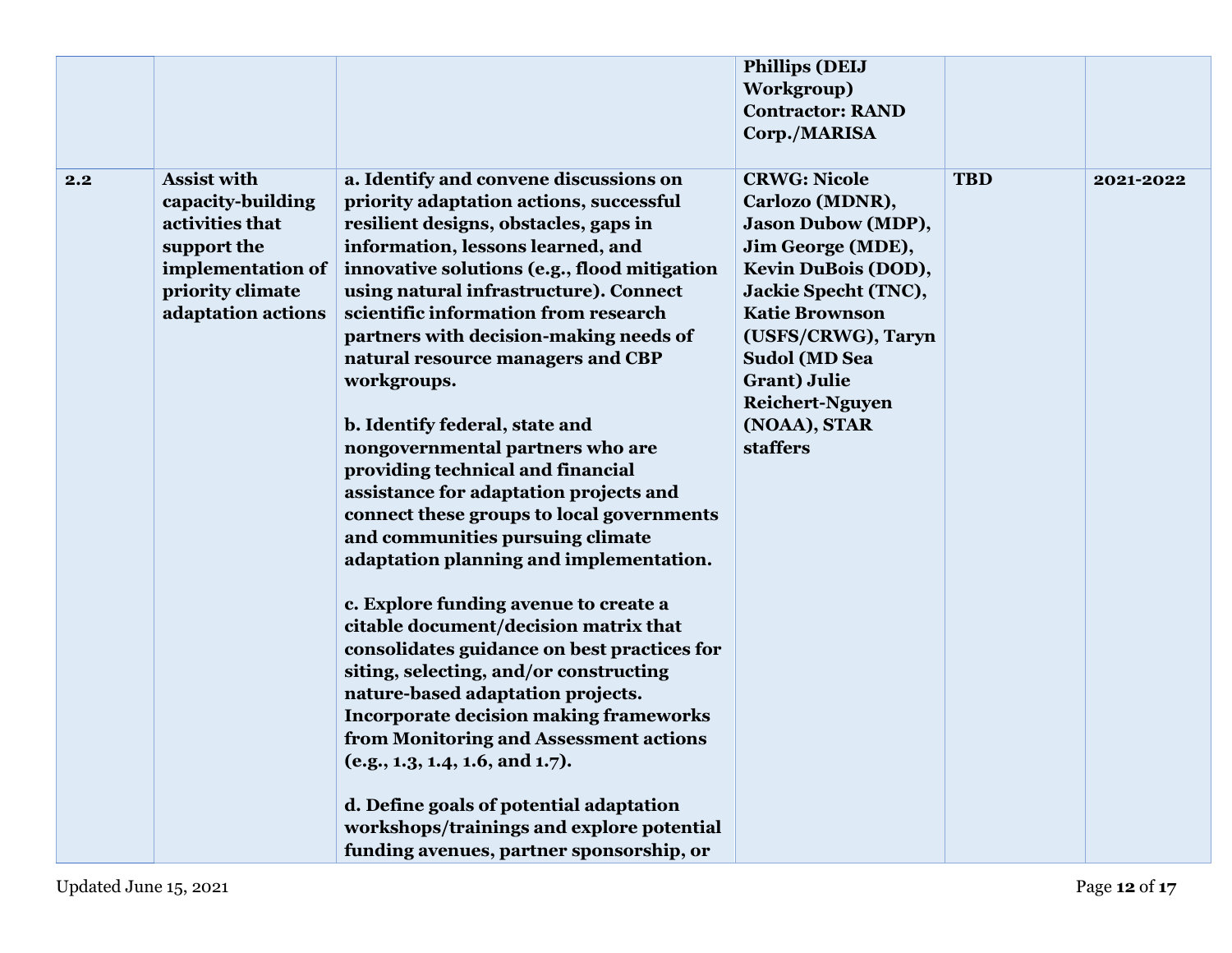|     |                                                                                                                                                                   | leveraging existing regional/local                                                                                                                                                                                                                                                                                                                                                          |                                                                                                                                                                                                                                                   |                   |
|-----|-------------------------------------------------------------------------------------------------------------------------------------------------------------------|---------------------------------------------------------------------------------------------------------------------------------------------------------------------------------------------------------------------------------------------------------------------------------------------------------------------------------------------------------------------------------------------|---------------------------------------------------------------------------------------------------------------------------------------------------------------------------------------------------------------------------------------------------|-------------------|
|     |                                                                                                                                                                   | conferences, forums, or workshops.                                                                                                                                                                                                                                                                                                                                                          |                                                                                                                                                                                                                                                   |                   |
|     |                                                                                                                                                                   |                                                                                                                                                                                                                                                                                                                                                                                             |                                                                                                                                                                                                                                                   |                   |
| 2.3 | Identify blue carbon<br>science and<br>monitoring needs to<br>apply existing blue<br>carbon crediting<br>protocols to support<br>climate resilience<br>activities | a. Explore opportunities (e.g., internships, STAC<br>workshop, GIT-funding, etc.) to assess available<br>blue carbon information and identify science gaps<br>in applying existing blue carbon crediting<br>protocols for wetland and SAV restoration<br>projects in Chesapeake Bay.<br>b. Connect blue carbon science review with groups<br>engaging in implementing financing approaches. | a. Mentors: Molly<br>Mitchell (VIMS/CRWG)<br>and Julie Herman<br>(VIMS)<br>Co-Mentor: Julie<br>Reichert-Nguyen<br>(NOAA/CRWG)<br><b>Support: CRC C-stREAM</b><br><b>Summer Intern</b><br>b. Kristin Saunders<br>(Budget and Finance<br>Workgroup) | 2021              |
|     | inform and support adaptation                                                                                                                                     | Management Approach 2: Undertake public and stakeholder engagement to increase understanding of climate change impacts to                                                                                                                                                                                                                                                                   |                                                                                                                                                                                                                                                   |                   |
| 2.4 | <b>Coordinate with</b>                                                                                                                                            | a. Identify CRWG communication and local                                                                                                                                                                                                                                                                                                                                                    | <b>CBP</b>                                                                                                                                                                                                                                        | <b>Limited</b>    |
|     | the CBP                                                                                                                                                           | engagement needs and incorporate them                                                                                                                                                                                                                                                                                                                                                       | <b>Communications:</b>                                                                                                                                                                                                                            | <b>CRWG</b> staff |
|     | <b>Communications</b>                                                                                                                                             | into the Local Engagement Needs and                                                                                                                                                                                                                                                                                                                                                         | <b>Rachel Felver</b>                                                                                                                                                                                                                              | resources to      |
|     | and Local                                                                                                                                                         | Resources spreadsheet.                                                                                                                                                                                                                                                                                                                                                                      | (Alliance for the                                                                                                                                                                                                                                 | support           |
|     | <b>Engagement Team</b>                                                                                                                                            |                                                                                                                                                                                                                                                                                                                                                                                             | <b>Chesapeake Bay) and</b>                                                                                                                                                                                                                        | local             |
|     | to help with the                                                                                                                                                  | b. Work with Communications and Local                                                                                                                                                                                                                                                                                                                                                       | <b>Marisa Baldine (CRC)</b>                                                                                                                                                                                                                       | engagement        |
|     | climate resiliency                                                                                                                                                | <b>Engagement Team on developing strategies</b>                                                                                                                                                                                                                                                                                                                                             |                                                                                                                                                                                                                                                   | needs             |
|     | outcome actions                                                                                                                                                   | to facilitate and connect the science with                                                                                                                                                                                                                                                                                                                                                  | <b>Local Engagement</b>                                                                                                                                                                                                                           |                   |
|     | related to                                                                                                                                                        | communication and local stakeholder                                                                                                                                                                                                                                                                                                                                                         | <b>Team: Laura Cattell</b>                                                                                                                                                                                                                        |                   |
|     | communications/                                                                                                                                                   | needs related to the priority adaptation                                                                                                                                                                                                                                                                                                                                                    | <b>Noll (Alliance for the</b>                                                                                                                                                                                                                     |                   |
|     | outreach and/or                                                                                                                                                   | actions identified in Action 2.2 and past                                                                                                                                                                                                                                                                                                                                                   | <b>Chesapeake Bay)</b>                                                                                                                                                                                                                            |                   |
|     | local engagement                                                                                                                                                  | forums (e.g., LGAC Workforce                                                                                                                                                                                                                                                                                                                                                                |                                                                                                                                                                                                                                                   |                   |
|     |                                                                                                                                                                   | Development and Flood forums).                                                                                                                                                                                                                                                                                                                                                              |                                                                                                                                                                                                                                                   |                   |
|     |                                                                                                                                                                   |                                                                                                                                                                                                                                                                                                                                                                                             |                                                                                                                                                                                                                                                   |                   |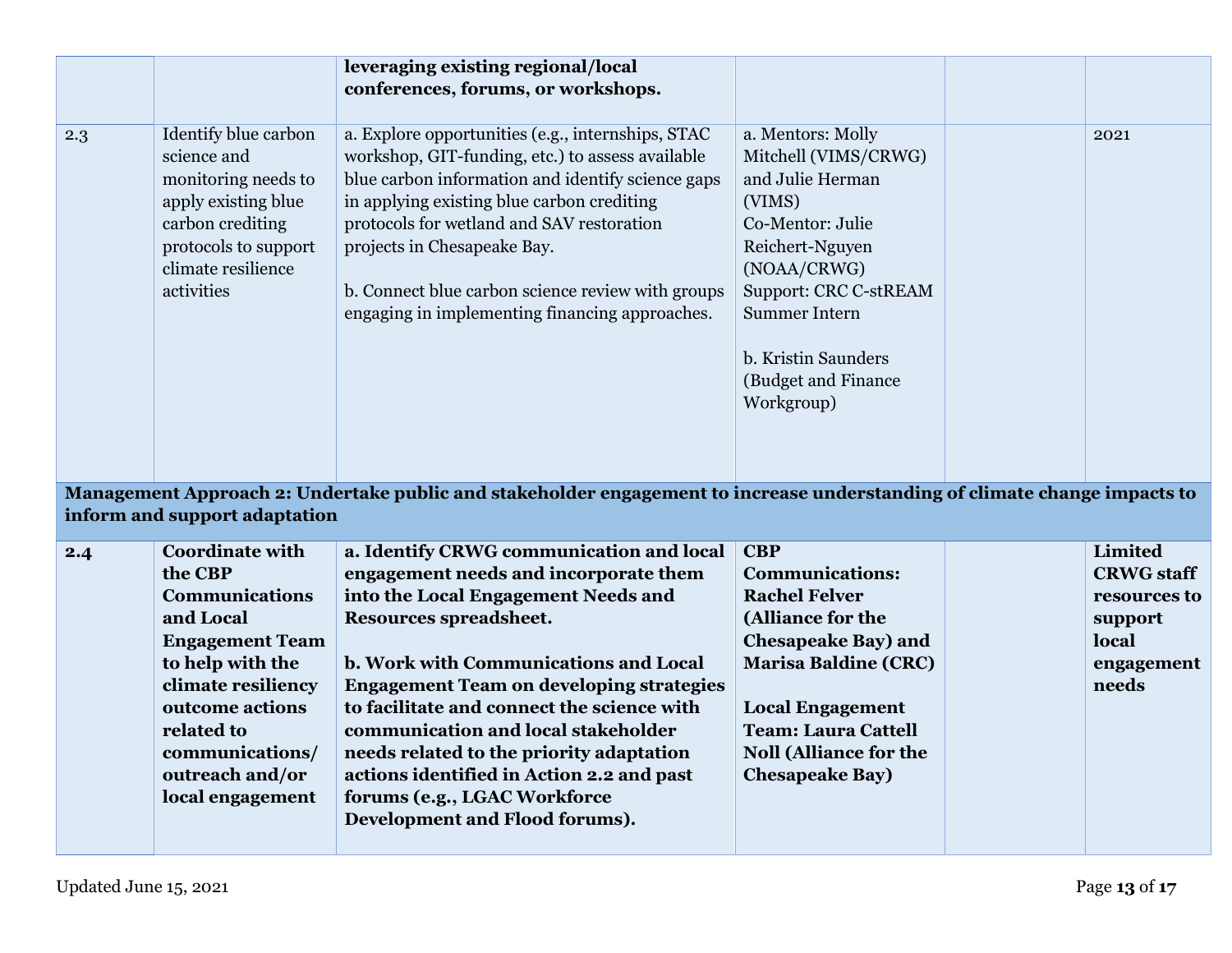|                                                                                                                                         |                                                                                                       |                                                                                                                                                                                                                                                                                                                                                                                                                                                                                    | <b>LGAC: Jennifer Starr</b><br>(Alliance for the<br><b>Chesapeake Bay)</b><br><b>CRWG: Katie Matta</b><br>(U.S. EPA Region 3),<br><b>STAR staffers</b>                                                                                  |                                                                                                                     |                      |  |
|-----------------------------------------------------------------------------------------------------------------------------------------|-------------------------------------------------------------------------------------------------------|------------------------------------------------------------------------------------------------------------------------------------------------------------------------------------------------------------------------------------------------------------------------------------------------------------------------------------------------------------------------------------------------------------------------------------------------------------------------------------|-----------------------------------------------------------------------------------------------------------------------------------------------------------------------------------------------------------------------------------------|---------------------------------------------------------------------------------------------------------------------|----------------------|--|
| 2.5                                                                                                                                     | Provide climate<br>resilience content for<br>educational modules<br>and local government<br>workshops | a. Work with existing Chesapeake Bay educational<br>network to provide data, information, and topical<br>experts in support of targeted engagement related<br>to climate change impacts.<br>b. Provide information for the educational<br>modules being developed by the Local Leadership<br>Workgroup.<br>c. Provide support to the GIT Funded Project<br>"Planning for Clean Water: Local Government<br>Workshops." Incorporate climate resilience<br>considerations.            | Local Leadership<br>Workgroup (Lead):<br>Laura Cattell Noll<br>(Alliance for the<br>Chesapeake Bay)<br><b>CRWG</b> (Review<br>Support): Katie Matta<br>(EPA Region 3), Julie<br>Reichert-Nguyen<br>(NOAA), STAR staffer                 |                                                                                                                     | 2021-2022            |  |
| Management Approach 3: Address the institutional capacity of the Chesapeake Bay Program to prepare for and respond to<br>climate change |                                                                                                       |                                                                                                                                                                                                                                                                                                                                                                                                                                                                                    |                                                                                                                                                                                                                                         |                                                                                                                     |                      |  |
| 2.6                                                                                                                                     | <b>Consult on cross-GIT</b><br>climate change<br>projects                                             | a. Provide advisory support for the Habitat GIT's<br>FY19 GIT-Funded project, "Targeted Local<br>Outreach for Green Infrastructure in Vulnerable<br>Areas."<br>b. Provide advisory support for the Fisheries GIT's<br>FY20 GIT-funded project, "Forage Indicator<br>Development – Using Environmental Drivers to<br>Assess Forage Statues." Connect with efforts to<br>develop a Bay water temperature change indicator<br>related to warming temperature effects on<br>abundance. | a. Technical Lead<br>(Habitat GIT): Chris Guy<br>and Dan Murphy (FWS)<br>Coordinating: Briana<br>Yancy (CRC/Diversity<br>Workgroup<br>Support: Julie Reichert-<br>Nguyen (NOAA/CRWG),<br>Lauren Taneyhill<br>(NOAA) and STAR<br>staffer | a. Cambridge,<br>MD, West<br>Point, VA, and<br>Williamsport,<br>PA<br>b. Bay-wide<br>c. NA<br>d. Watershed-<br>wide | a. 2021<br>b-d. 2022 |  |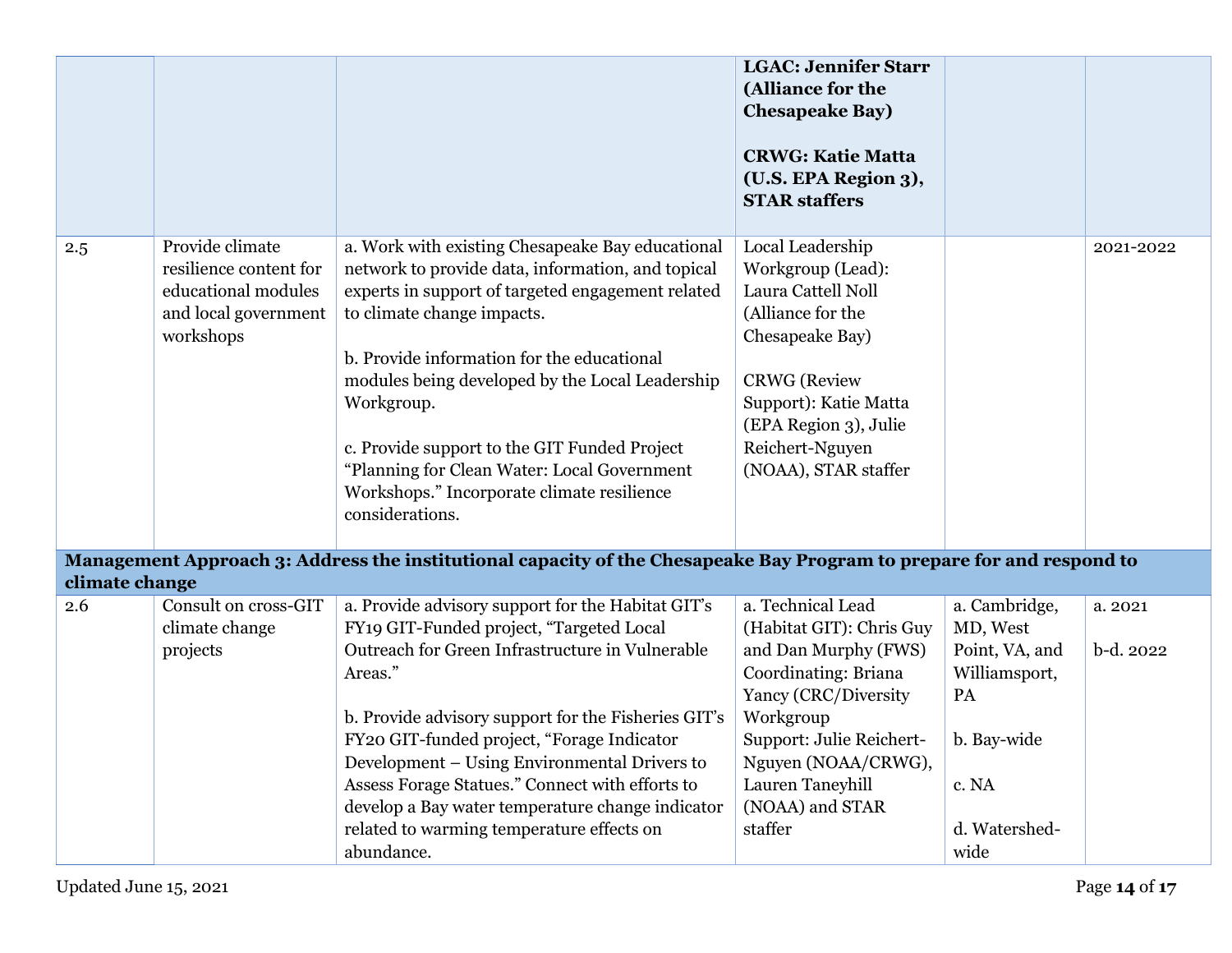|     |                           |                                                                                                   | b. Mandy Bromilow       |           |
|-----|---------------------------|---------------------------------------------------------------------------------------------------|-------------------------|-----------|
|     |                           | c. Provide advisory support for the Stewardship<br>GIT's FY20 GIT-funded project, "Chesapeake Bay | (NOAA/Fisheries GIT)    |           |
|     |                           | Program Social Science Assessment and<br>Integration Road Map Development."                       | c. Amy Hayden (UMCES)   |           |
|     |                           |                                                                                                   | d. Norm Goulet (VA      |           |
|     |                           | d. Provide support to the Urban Stormwater                                                        | Northern Regional       |           |
|     |                           | Workgroup where needed from an advisory                                                           | Commission/USWG),       |           |
|     |                           | capacity involving the application of information                                                 | Lew Linker (EPA,        |           |
|     |                           | from the Intensity, Duration, Frequency (IDF)                                                     | Modeling Workgroup),    |           |
|     |                           | curve FY19 GIT-funded project to address climate                                                  | <b>STAR</b> staffer     |           |
|     |                           | impacts due to precipitation changes.                                                             |                         |           |
|     |                           |                                                                                                   | e. Sally Claggett and   |           |
|     |                           | e. Explore opportunities with the Forestry                                                        | Julie Mawhorter (USFS), |           |
|     |                           | Workgroup and DEIJ Team to connect the change                                                     | Katie Brownson          |           |
|     |                           | in high temperature extremes indicator with the                                                   | (USFS/CRWG), and        |           |
|     |                           | tree canopy indicator efforts. Incorporate a DEIJ                                                 | Julie Reichert-Nguyen   |           |
|     |                           | component related to building resilience for<br>underserved communities.                          | (NOAA/CRWG)             |           |
|     |                           |                                                                                                   | a-f. CRWG subject       |           |
|     |                           | f. Review additional climate-related requests by                                                  | matter experts when     |           |
|     |                           | CBP workgroups for CRWG assistance and re-                                                        | available               |           |
|     |                           | prioritize actions where needed.                                                                  |                         |           |
|     |                           |                                                                                                   |                         |           |
| 2.7 | Utilize the               | a. Develop a workgroup charter that describes                                                     | Julie Reichert-Nguyen   | 2021-2022 |
|     | Chesapeake Bay            | workgroup's role, membership contributions,                                                       | (NOAA/CRWG),            |           |
|     | Program's SRS             | participation benefits, and operating principles –                                                | Mark Bennett            |           |
|     | process to conduct a      | how best the workgroup can support climate                                                        | (USGS/CRWG), and        |           |
|     | biennial review of the    | resilience outcomes and other workgroup                                                           | <b>STAR</b> staffers    |           |
|     | <b>Climate Resiliency</b> | outcomes and within the watershed and member                                                      |                         |           |
|     | Workgroup and             | organizations.                                                                                    |                         |           |
|     | assess priorities         |                                                                                                   |                         |           |
|     |                           | b. SRS Support - Develop Climate Resiliency                                                       |                         |           |
|     |                           | Workgroup work plan, logic table and update                                                       |                         |           |
|     |                           | management strategies to determine the                                                            |                         |           |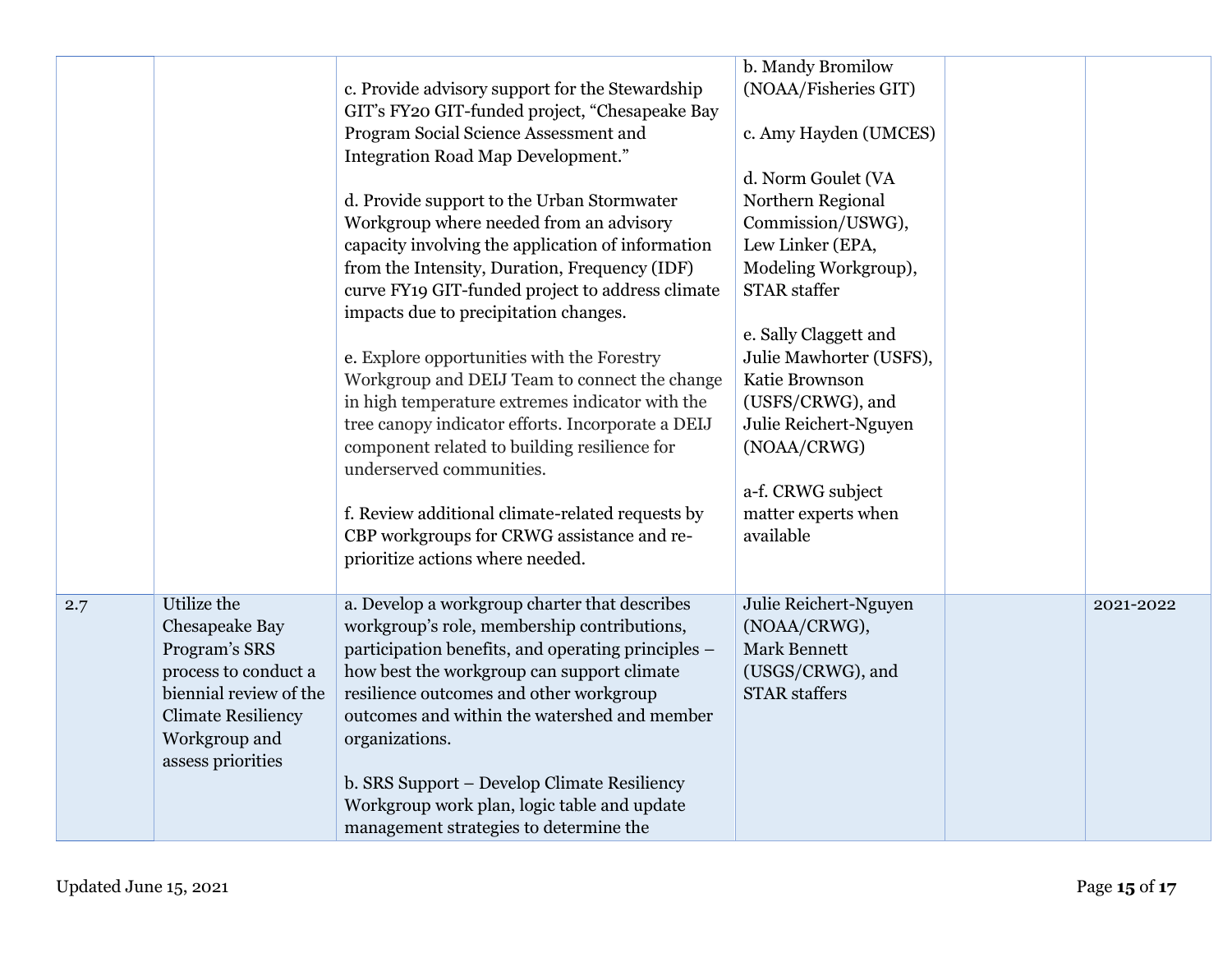|     |                                 | workgroup approach and actions for the next two<br>years.<br>c. Prepare document of high priority science needs<br>to disseminate among groups. Where applicable,<br>connect science needs with monitoring needs in<br>coordination with the Integrated Monitoring<br>Network Workgroup.<br>d. Work with the Management Board to identify<br>opportunities with their organizations and other<br>government agencies to support CBP climate-<br>related activities outside the current CRWG<br>capacity.<br>e. Develop approach to prioritize climate-related<br>requests from CBP workgroups for CRWG<br>assistance. |                                                                                                          |      |
|-----|---------------------------------|-----------------------------------------------------------------------------------------------------------------------------------------------------------------------------------------------------------------------------------------------------------------------------------------------------------------------------------------------------------------------------------------------------------------------------------------------------------------------------------------------------------------------------------------------------------------------------------------------------------------------|----------------------------------------------------------------------------------------------------------|------|
| 2.8 | CRWG membership<br>and meetings | a. Distribute survey to workgroup members to<br>understand their climate related interests and<br>expertise to identify opportunities and gaps in<br>membership to support Monitoring and<br>Assessment and Adaptation Outcomes and cross-<br>workgroup climate-related projects.<br>b. Seek to expand workgroup membership to<br>include more federal partners where there are<br>likely to be more funding opportunities.<br>c. Organize and facilitate CRWG meetings. Work<br>with members to identify the best structure for<br>meetings to effectively make progress on CRWG<br>actions.                         | Julie Reichert-Nguyen<br>(NOAA/CRWG),<br><b>Mark Bennett</b><br>(USGS/CRWG), and<br><b>STAR</b> staffers | 2021 |